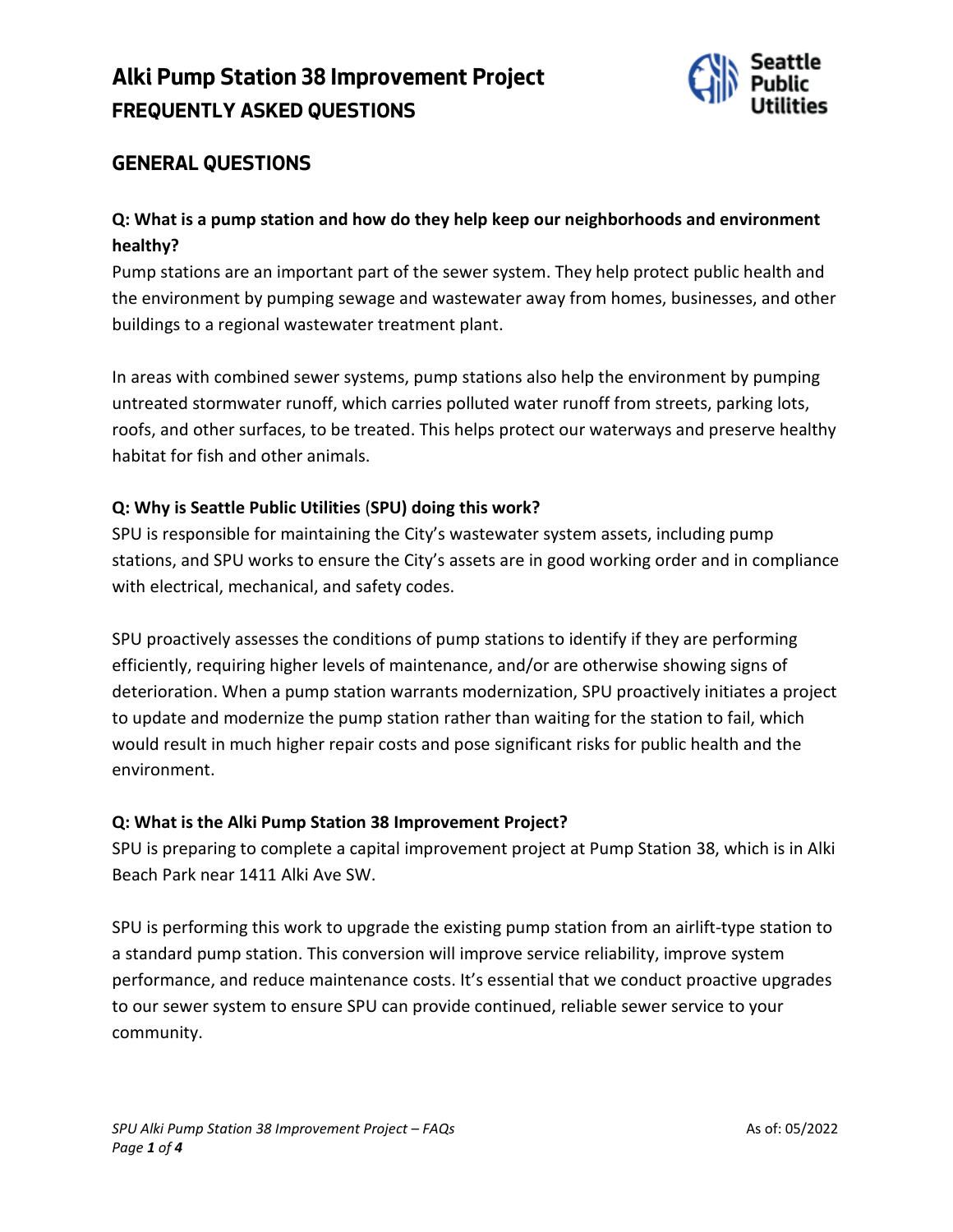#### **Q: Is this work related to the pump station near 53rd Ave SW?**

The pump station located near 53<sup>rd</sup> Ave SW and Alki Ave SW is owned and operated by King County Wastewater Treatment Division. That pump station, which is significantly bigger than Pump Station 38, is not related to the infrastructure improvement work that SPU is performing at Pump Station 38.

#### **Q: How are these pump station improvements being funded?**

Pump station maintenance projects such as these are funded directly by SPU ratepayers, rather than general city tax-dollars.

#### **Q: What are the benefits of this project?**

SPU is performing pump station improvement project to:

- Increase flow capacity of Pump Station 38
- Reduce the risk of station failure
- Ensure the pump station is compliant with existing codes
- Make the station safer for maintenance crews
- Install a new public art piece

## **CONSTRUCTION IMPACTS**

#### **Q: What can I expect when this project is in construction?**

Construction is scheduled to begin as early as spring 2022 and take approximately 6 to 9 months to complete.

Much of the work will occur in the belowground pump station with some aboveground impacts while crews upgrade the sewer pipe connection to the pump station as well as during installation of the art and landscaping features. During construction, residents in the area can expect:

- Construction noise, dirt, dust, and vibration
- Slowed vehicle traffic
- Equipment, signage, and materials will be staged in or near the work area
- Partial road closure and parking restrictions near the work area
- Restricted access to the walking and biking path through the work area

We will continue to provide updates about schedule and anticipated impacts throughout construction.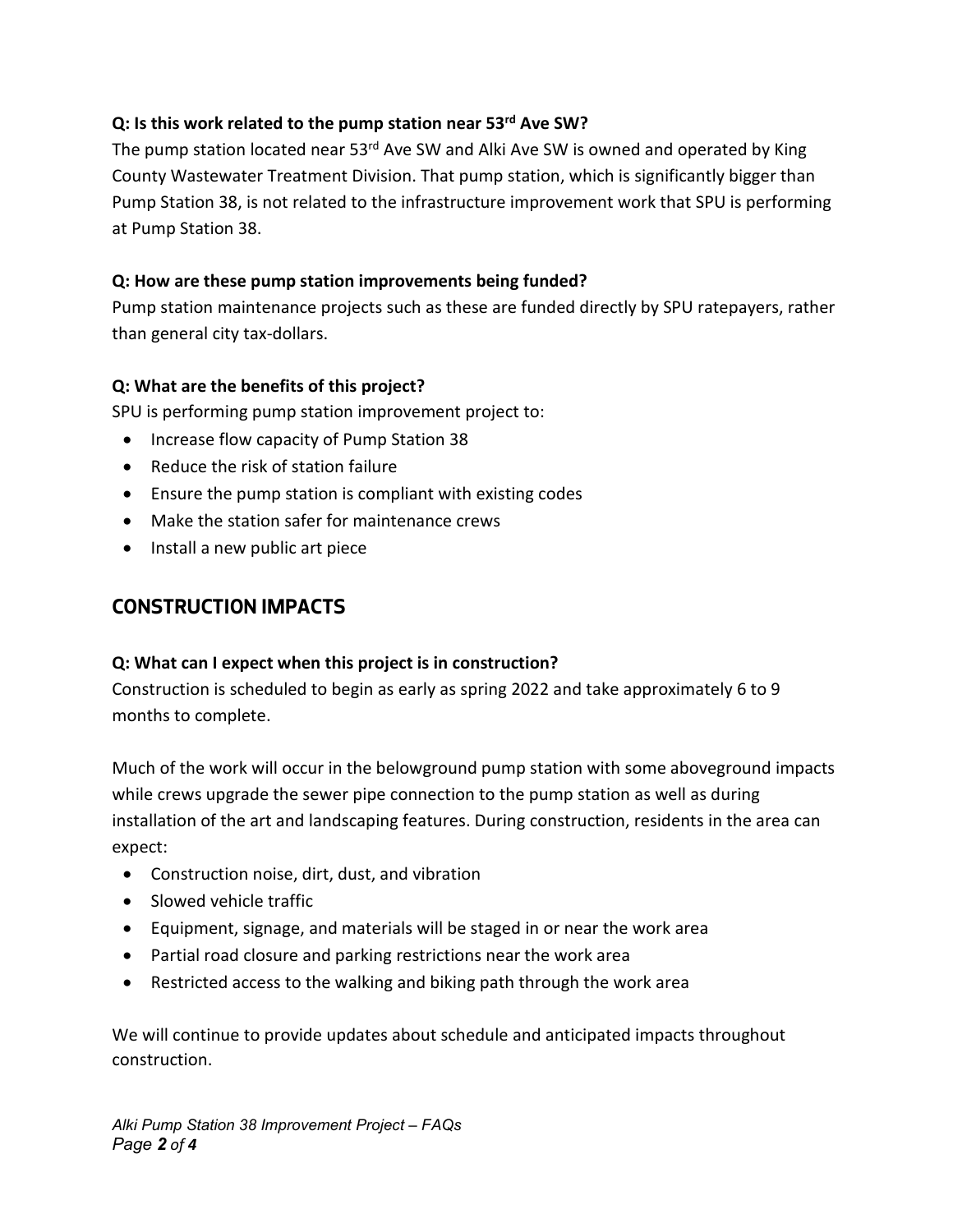#### **Q: What safety measures will be in place for residents during construction?**

We will ensure there is signage to clearly distinguish the construction area and allow pedestrians and vehicles to move safely around the work zone and to continue enjoy Alki Beach Park.

#### **Q: How can I stay notified about this project?**

The project email listserv is the best way to stay up to date prior to and during construction. Visit the project website for more information and to sign-up for the email listserv: [www.seattle.gov/utilities/PS38.](http://www.seattle.gov/utilities/PS38)

## **ART INSTALLATION**

Visit the project website at [www.seattle.gov/utilities/PS38](http://www.seattle.gov/utilities/PS38) to learn about the art installation and to watch a video from the artist about the proposed artwork.

### **Q: What is the inspiration behind the art installation?**

The artist, Sarah Thompson Moore, was inspired by a topographical map of Seattle printed in 1894. The proposed design calls to mind patterns in nature such as the rippling of water, growth rings in a tree, shellfish, and even fingerprints. The artwork is intended to become an inviting destination for trail-goers to explore themes of connection to place, history, nature, and human influence specific to Alki Beach.

## **Q: How did the artist coordinate with the local tribes and communities around Seattle to develop this design?**

Our goal has always been to design an art installation that highlights the relationship and history of Indigenous communities and the land and waterways surrounding West Seattle. In alignment with the project goals and feedback from community, the project artist, Sarah Thompson Moore, has worked in coordination with the Muckleshoot and Suquamish tribes to provide feedback and review on the design, and to identify important cultural sites to be highlighted on the map design.

### **Q: Where does the funding for the art installation come from?**

The art installation is funded through the public art program, which directs funds for enhancing capital improvement projects through art.

Visit Seattle's public art website at [www.seattle.gov/arts/programs/public-art](http://www.seattle.gov/arts/programs/public-art) to learn more about this 45+ year old program's work to enhance our community by integrating art into a variety of public settings throughout Seattle.